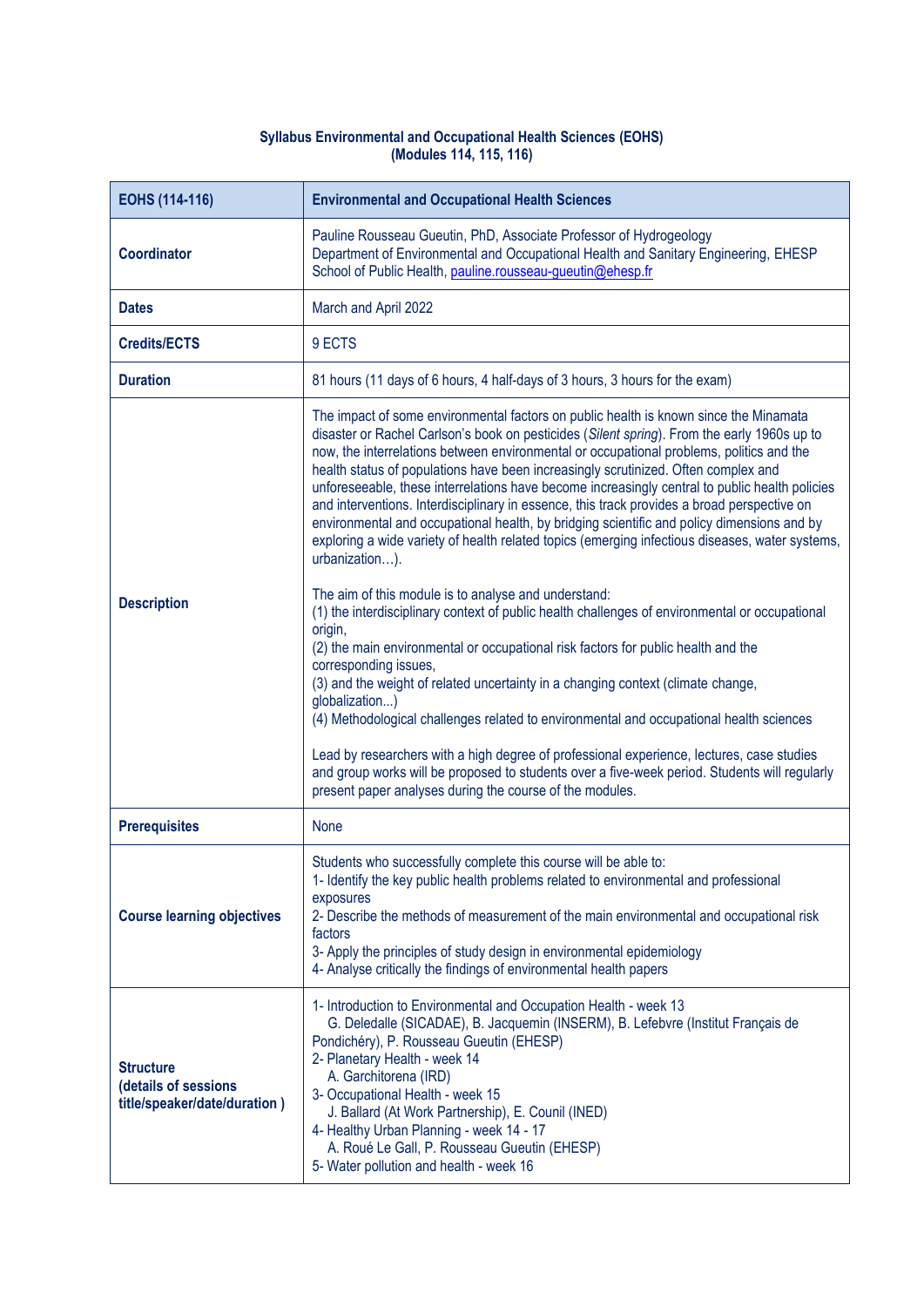|                               | I. Delpla (U. Laval), P. Le Cann, M., P. Rousseau-Gueutin (EHESP)<br>6- Tools and methods - week 13, 17<br>B. Jacquemin (INSERM), A. Gely-Pernot (EHESP), B. Lefebvre (Institut Français de<br>Pondichéry)<br>Full details given hereafter                                                                                                                                                                                                                                                                                                                                                                                                                                                                                                                                                                                                                                                                                                                                                                                                                                                                                                                                                         |
|-------------------------------|----------------------------------------------------------------------------------------------------------------------------------------------------------------------------------------------------------------------------------------------------------------------------------------------------------------------------------------------------------------------------------------------------------------------------------------------------------------------------------------------------------------------------------------------------------------------------------------------------------------------------------------------------------------------------------------------------------------------------------------------------------------------------------------------------------------------------------------------------------------------------------------------------------------------------------------------------------------------------------------------------------------------------------------------------------------------------------------------------------------------------------------------------------------------------------------------------|
| <b>Course requirement</b>     | Students are expected to attend all lectures and seminars. Class attendance will be checked<br>accordingly.<br>A reading list for each course will be provided before the beginning of the track, some papers<br>being required reading, other being supplemental. Some online resources will be also<br>provided on basics concepts of biology, chemistry and physiology. Students are expected to<br>read and analyse required papers before the courses.                                                                                                                                                                                                                                                                                                                                                                                                                                                                                                                                                                                                                                                                                                                                        |
| <b>Grading and assessment</b> | 25% on Healthy Urban Planning (week 14-17, group work, field work presentation and note)<br>25% Reflection paper/journal (week 13 - 17, individual work, homework)<br>Students record their personal reflections or reactions to materials covered in the track.<br>During and after each week, student will write a brief (not more than one single-spaced page)<br>journal entry in a Word document labelled with your name (e.g. EOHSY1_2021_Rousseau-<br>Gueutin). Journal entries should be reflective and may address such points as what you<br>learned that surprised you, what you agreed or disagreed with, how you might apply what<br>you've learn to a work situation, how the information may have influenced your view on the<br>topic, and so on. Journal entries should not simply summarize or repeat what the author or<br>lecturer wrote or said.<br>50% for a 2 Hour closed book final sitting exam. The sitting exam is scheduled on April 29<br>2021. It usually consists of short answer, brief essay questions and/or lengthier case<br>questions. The exam covers material from required readings, lectures, guest speakers, and<br>in-class discussions and activities. |
| <b>Location</b>               | EHESP 20 Avenue George Sand 93210 LA PLAINE ST DENIS                                                                                                                                                                                                                                                                                                                                                                                                                                                                                                                                                                                                                                                                                                                                                                                                                                                                                                                                                                                                                                                                                                                                               |

| <b>Session 1</b>           | <b>Introduction to Environmental and Occupation Health</b>                                                                                                                                                                                                                                                                                                                                                                                                                                                                                                                                                                                                                                                                                                                                                                                                                     |
|----------------------------|--------------------------------------------------------------------------------------------------------------------------------------------------------------------------------------------------------------------------------------------------------------------------------------------------------------------------------------------------------------------------------------------------------------------------------------------------------------------------------------------------------------------------------------------------------------------------------------------------------------------------------------------------------------------------------------------------------------------------------------------------------------------------------------------------------------------------------------------------------------------------------|
| <b>Dates</b>               | March 28 <sup>th</sup> , March 29 <sup>th</sup> , 2022                                                                                                                                                                                                                                                                                                                                                                                                                                                                                                                                                                                                                                                                                                                                                                                                                         |
| <b>Session Description</b> | Environmental health addresses all the physical, chemical, and biological factors external to<br>a person. The natural environment presents a rich variety of hazards to human health<br>(chemical, physical and biological) to which human activities have added more hazards (i.e.<br>urbanization, pesticides, toxic waste). Environmental and occupational health sciences<br>aim at studying the health consequences of human-environment interaction and reducing<br>human health risks.<br>This session serves as a general introduction through which students can learn about the<br>complex and multi-disciplinary field of environmental and occupational health sciences.<br>Looking in particular at the case of hazardous chemicals and air pollution, the course will<br>raise issues of science, regulation and policy and how they interact with one another. |
| <b>Session Structure</b>   | Introduction to environmental and occupational health, Pauline Rousseau Gueutin,<br>1.<br>Ehesp<br>2.<br>Hazardous chemicals: Health risks and international regulation, Guillaume<br>Deledalle, SICADAE<br>Air pollution: Ambient air and indoor air, Bénédicte Jacquemin, INSERM<br>3.                                                                                                                                                                                                                                                                                                                                                                                                                                                                                                                                                                                       |
| <b>Duration</b>            | 9 hours                                                                                                                                                                                                                                                                                                                                                                                                                                                                                                                                                                                                                                                                                                                                                                                                                                                                        |
| <b>Training methods</b>    | Lecture, case study, group work                                                                                                                                                                                                                                                                                                                                                                                                                                                                                                                                                                                                                                                                                                                                                                                                                                                |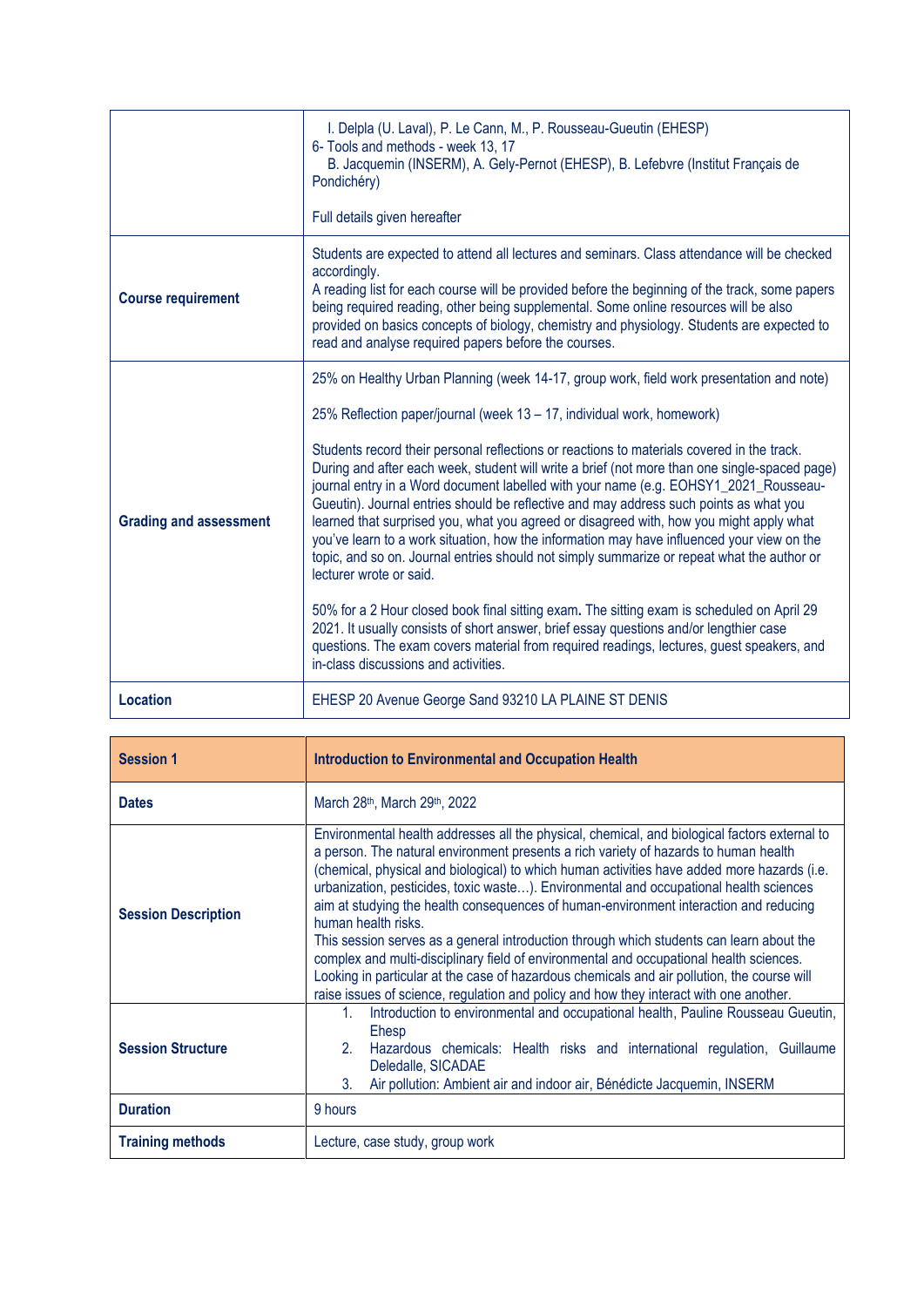| <b>Session 1.1</b>         | Introduction to environmental and occupational health                                                                                                                                                                                                                                                                                                                                                                                                                                                                                                                                                                                                                                                                                                                                                                                                                                                                                                                                                                                                                                                                                                                                                                                                                                                                                                                                                                                  |
|----------------------------|----------------------------------------------------------------------------------------------------------------------------------------------------------------------------------------------------------------------------------------------------------------------------------------------------------------------------------------------------------------------------------------------------------------------------------------------------------------------------------------------------------------------------------------------------------------------------------------------------------------------------------------------------------------------------------------------------------------------------------------------------------------------------------------------------------------------------------------------------------------------------------------------------------------------------------------------------------------------------------------------------------------------------------------------------------------------------------------------------------------------------------------------------------------------------------------------------------------------------------------------------------------------------------------------------------------------------------------------------------------------------------------------------------------------------------------|
| <b>Speakers</b>            | Pauline Rousseau Gueutin (EHESP), pauline.rousseau-gueutin@ehesp.fr                                                                                                                                                                                                                                                                                                                                                                                                                                                                                                                                                                                                                                                                                                                                                                                                                                                                                                                                                                                                                                                                                                                                                                                                                                                                                                                                                                    |
| <b>Session Outline</b>     | Environmental stressors, which encompass (micro)biological, physical and chemical agents,<br>are important health risk factors to which individuals and populations may be exposed<br>through a variety of media (air, water, food, consumer products ) in their living space. Until<br>the 1980s, environment and health concerns were often focused on the adverse<br>consequences for health of the increasing release of chemical contaminants into local<br>environments, and on exposures related to industrialization and urbanization. Particular<br>concerns arose in relation to outdoor air pollution, contamination of water bodies and the<br>land, and radiation risks (London Smog 1952, Minamata Bay mercury pollution 1956,<br>Bhopal's Union Carbide disaster 1984, Chernobyl nuclear incident 1986). The total burden of<br>disease associated with environmental factors is often difficult to assess, due to scientific<br>uncertainties and gaps in exposure data. The assessment and control of those<br>environmental factors that can potentially affect health require a multidisciplinary effort and<br>increasingly a multi-scalar approach in the face of new global threats (i.e. global warming).<br>While appraising the health stakes of population exposure to these environmental factors in<br>historical and geographic dimensions, this course serves as a general introduction to the<br>track. |
| <b>Learning Objectives</b> | At the end of the session, the students should be able to:<br>Recognize the historical context of the main environmental health issues<br>Identify the relationship between population health status and environmental<br>impacts<br>Analyze some public health policies targeted at environmental health risks                                                                                                                                                                                                                                                                                                                                                                                                                                                                                                                                                                                                                                                                                                                                                                                                                                                                                                                                                                                                                                                                                                                        |
| <b>Duration</b>            | 3 hours                                                                                                                                                                                                                                                                                                                                                                                                                                                                                                                                                                                                                                                                                                                                                                                                                                                                                                                                                                                                                                                                                                                                                                                                                                                                                                                                                                                                                                |

| <b>Session 1.2</b>         | Hazardous chemicals: Health risks and international regulation                                                                                                                                                                                                                                                                                                                                                                                                                                                                                                                                                                                                                                                                                                                                                                 |
|----------------------------|--------------------------------------------------------------------------------------------------------------------------------------------------------------------------------------------------------------------------------------------------------------------------------------------------------------------------------------------------------------------------------------------------------------------------------------------------------------------------------------------------------------------------------------------------------------------------------------------------------------------------------------------------------------------------------------------------------------------------------------------------------------------------------------------------------------------------------|
| <b>Speakers</b>            | Guillaume Deledalle (SICADAE), guillaume.deledalle@sicadae.eu                                                                                                                                                                                                                                                                                                                                                                                                                                                                                                                                                                                                                                                                                                                                                                  |
| <b>Session Outline</b>     | Using REACH as a case study, this course is an introduction to health risks related to<br>chemicals and how international regulations are designed to protect workers, populations<br>and environment. REACH is a regulation of the European Union, enforced since 2007 to<br>improve the protection of human health and the environment from the risks that can be<br>posed by chemicals. REACH applies to all chemical substances; not only those used in<br>industrial processes but also in our day-to-day lives (cleaning products, paints, clothes).<br>The course will give students an overview of the main interfaces between chemicals, health<br>and human activities, and provide them with an understanding of the sometime difficult<br>implementation of environmental health-related regulations and policies. |
| <b>Learning Objectives</b> | At the end of the session, the students should be able to:<br>Identify the main issues in environmental public health for industrial and agricultural<br>use of chemicals<br>Identify the principles of international regulations for chemicals (from their<br>authorization of production to their final destruction)                                                                                                                                                                                                                                                                                                                                                                                                                                                                                                         |
| <b>Duration</b>            | 3 hours                                                                                                                                                                                                                                                                                                                                                                                                                                                                                                                                                                                                                                                                                                                                                                                                                        |

| Session 1.3     | Ambient and Indoor Air Quality and Health                   |
|-----------------|-------------------------------------------------------------|
| <b>Speakers</b> | Bénédicte Jacquemin (INSERM), benedicte.jacquemin@inserm.fr |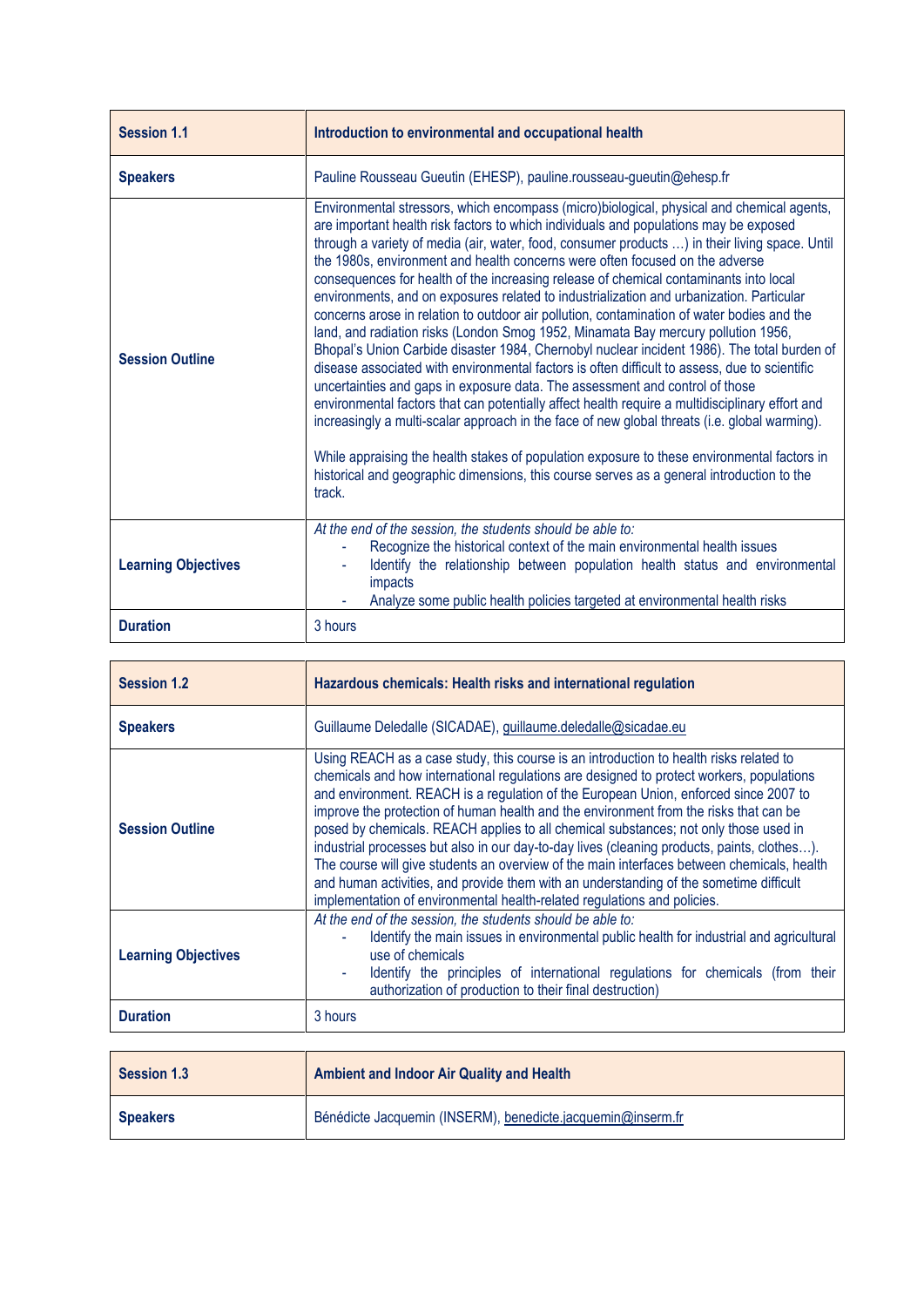| <b>Session Outline</b>     | Air pollution is a major environmental risk to health. In 2016, 91% of the world population<br>was living in places where the WHO air quality guidelines levels were not met. Air pollution is<br>the introduction of chemicals, particulate matter, or biological materials that cause harm or<br>discomfort to humans or other living organisms, or that damages the natural environment,<br>into the atmosphere. Ambient (outdoor air pollution) in both cities and rural areas was<br>estimated to cause 4.2 million premature deaths worldwide in 2016. In addition to outdoor air<br>pollution, indoor smoke is a serious health risk for some 3 billion people who cook and heat<br>their homes with biomass, kerosene fuels and coal. This session will provide the students<br>with key topics such as: air pollution history, air pollutants, some regulations related to air<br>pollution, Impact on emissions, Ambient Air Monitoring, Health effects of Ambient and Indoor<br>Air Pollution. |
|----------------------------|-----------------------------------------------------------------------------------------------------------------------------------------------------------------------------------------------------------------------------------------------------------------------------------------------------------------------------------------------------------------------------------------------------------------------------------------------------------------------------------------------------------------------------------------------------------------------------------------------------------------------------------------------------------------------------------------------------------------------------------------------------------------------------------------------------------------------------------------------------------------------------------------------------------------------------------------------------------------------------------------------------------|
| <b>Learning Objectives</b> | At the end of the session, the students should be able to:<br>Describe how ambient & indoor air pollution impact population health<br>Provide examples of each of the major impacts<br>Identify national and international regulation, recommendations<br>۰                                                                                                                                                                                                                                                                                                                                                                                                                                                                                                                                                                                                                                                                                                                                               |
| <b>Duration</b>            | 3 Hours                                                                                                                                                                                                                                                                                                                                                                                                                                                                                                                                                                                                                                                                                                                                                                                                                                                                                                                                                                                                   |

| <b>Session 2</b>           | <b>Planetary Health</b>                                                                                                                                                                                                                                                                                                                                                                                                                                                                                                                                                                                                                                                                                                       |
|----------------------------|-------------------------------------------------------------------------------------------------------------------------------------------------------------------------------------------------------------------------------------------------------------------------------------------------------------------------------------------------------------------------------------------------------------------------------------------------------------------------------------------------------------------------------------------------------------------------------------------------------------------------------------------------------------------------------------------------------------------------------|
| <b>Dates</b>               | April 4 <sup>th</sup> , April 5 <sup>th</sup> 2022 (online)                                                                                                                                                                                                                                                                                                                                                                                                                                                                                                                                                                                                                                                                   |
| <b>Session Description</b> | Global improvements in health and economic conditions over the past 2 centuries have been<br>achieved alongside rapid degradation in most of the Earth's ecological and biophysical<br>systems. This has brought along reductions in ecosystem services that threaten the health<br>and wellbeing of human populations. The concept of planetary health is based on the<br>premise that human health, development and environmental sustainability are connected.<br>In this course we will show how the new scientific movement of Planetary Health can help<br>build an evidence-base to achieve the UN Sustainable Development Goals. The course will<br>be based on a mix of lectures, case studies and a situation game. |
| <b>Session Structure</b>   | 1- Planetary Health: a new discipline to inform the Sustainable Development Goals agenda<br>2- Interactions between ecological and socio-economic drivers of disease<br>3- Novel approaches for sustaining health & development<br>4- Situation game: planetary health in action                                                                                                                                                                                                                                                                                                                                                                                                                                              |
| <b>Duration</b>            | 12 hours                                                                                                                                                                                                                                                                                                                                                                                                                                                                                                                                                                                                                                                                                                                      |
| <b>Training methods</b>    | Lecture, case study, situation game                                                                                                                                                                                                                                                                                                                                                                                                                                                                                                                                                                                                                                                                                           |

| <b>Session 2.1</b>         | Planetary Health: a new discipline to inform the SDGs agenda                                                                                                                                                                                                                                                                                                                                                                                         |
|----------------------------|------------------------------------------------------------------------------------------------------------------------------------------------------------------------------------------------------------------------------------------------------------------------------------------------------------------------------------------------------------------------------------------------------------------------------------------------------|
| <b>Speakers</b>            | Andres Garchitorena (IRD), andres.garchitorena@ird.fr                                                                                                                                                                                                                                                                                                                                                                                                |
| <b>Session outline</b>     | 1. Global trends in economic development and health during the Millennium Development<br>Goals<br>2. Global environmental trends to sustain human development: welcome to the<br>Anthropocene Epoch<br>3. The United Nations' Sustainable Development Goals: opportunities and challenges<br>4. The need for new systems of governance and organization of human knowledge: the<br>concept of Planetary Health                                       |
| <b>Learning Objectives</b> | At the end of the session, the students should be able to:<br>Identify important changes in economic, health and environmental indicators<br>around the world in the past decades.<br>Understand key pieces of evidence that have driven international development<br>٠<br>assistance in the past and present<br>Recognize gaps in evidence and implementation that threaten the success of the<br>SDGs, as well as current steps to fill these gaps |
| <b>Duration</b>            | 3 hours                                                                                                                                                                                                                                                                                                                                                                                                                                              |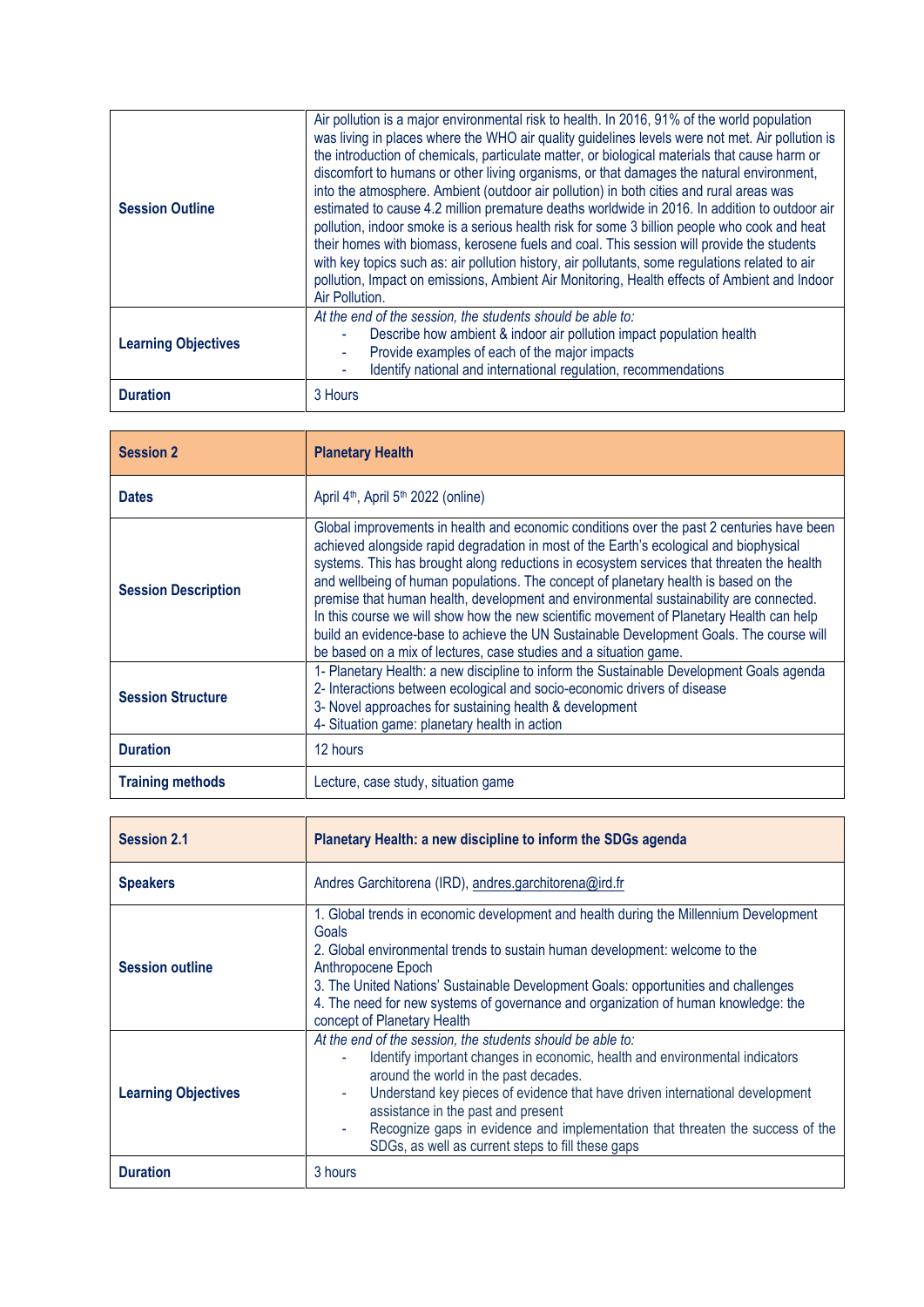| <b>Session 2.2</b>         | Interactions between ecological and socio-economic drivers of disease                                                                                                                                                                                                                                                                                                                                                                                                                                                         |
|----------------------------|-------------------------------------------------------------------------------------------------------------------------------------------------------------------------------------------------------------------------------------------------------------------------------------------------------------------------------------------------------------------------------------------------------------------------------------------------------------------------------------------------------------------------------|
| <b>Speakers</b>            | Andres Garchitorena (IRD), andres.garchitorena@ird.fr                                                                                                                                                                                                                                                                                                                                                                                                                                                                         |
| <b>Session outline</b>     | 1. Feedback mechanisms between environment, poverty and disease in tropical regions<br>2. Novel frameworks to simultaneously study multiple feedback mechanisms<br>3. The group of Neglected Tropical Diseases as exemplary of these feedbacks<br>4. Case studies: Buruli ulcer in Cameroon and Schistosomiasis in Senegal                                                                                                                                                                                                    |
| <b>Learning Objectives</b> | At the end of the session, the students should be able to:<br>Understand the connection between poverty, environmental degradation and<br>infectious disease burdens, both at macro- and micro-scales.<br>Identify socio-economic factors that can increase vulnerability to disease among<br>$\blacksquare$<br>poor populations<br>Recognize different types of economic impacts that infectious diseases can have<br>on human populations<br>Provide examples of disease systems where these multiple links can be observed |
| <b>Duration</b>            | 3 hours                                                                                                                                                                                                                                                                                                                                                                                                                                                                                                                       |

| Session 2.3                | Novel approaches for sustaining health & development                                                                                                                                                                                                                                                                                    |
|----------------------------|-----------------------------------------------------------------------------------------------------------------------------------------------------------------------------------------------------------------------------------------------------------------------------------------------------------------------------------------|
| <b>Speakers</b>            | Andres Garchitorena (IRD), andres garchitorena@ird.fr                                                                                                                                                                                                                                                                                   |
| <b>Session outline</b>     | 1. International agreements on health, climate and development<br>2. Vertical programs: from the big three to integrated action on NTD<br>3. Ecological levers of health and the search for win-win solutions<br>4. Integrated health system strengthening and horizontal programs                                                      |
| <b>Learning Objectives</b> | At the end of the session, the students should be able to:<br>Assess different types of public health solutions to reduce disease burdens in<br>developing countries: advantages and limitations<br>Recognize how ecological knowledge on disease transmission can be used to<br>design complementary interventions for disease control |
| <b>Duration</b>            | 3 hours                                                                                                                                                                                                                                                                                                                                 |

| <b>Session 2.4</b>         | Real world situation game: planetary health in action                                                                                                                                                                                                                                       |
|----------------------------|---------------------------------------------------------------------------------------------------------------------------------------------------------------------------------------------------------------------------------------------------------------------------------------------|
| <b>Speakers</b>            | Andres Garchitorena (IRD), andres.garchitorena@ird.fr                                                                                                                                                                                                                                       |
| <b>Session outline</b>     | 1. Situation game introduction: environmental, health and socioeconomic challenges in<br>Ifanadiana, rural Madagascar.<br>2. Student group work: strategic planning of a planetary health intervention<br>3. Group presentations                                                            |
| <b>Learning Objectives</b> | At the end of the session, the students should be able to:<br>Understand the complexity of real world program implementation, where a<br>multiplicity of challenges and actors interact<br>Critically use the knowledge learned to identify problems and propose adequate<br>٠<br>solutions |
| <b>Duration</b>            | 3 hours                                                                                                                                                                                                                                                                                     |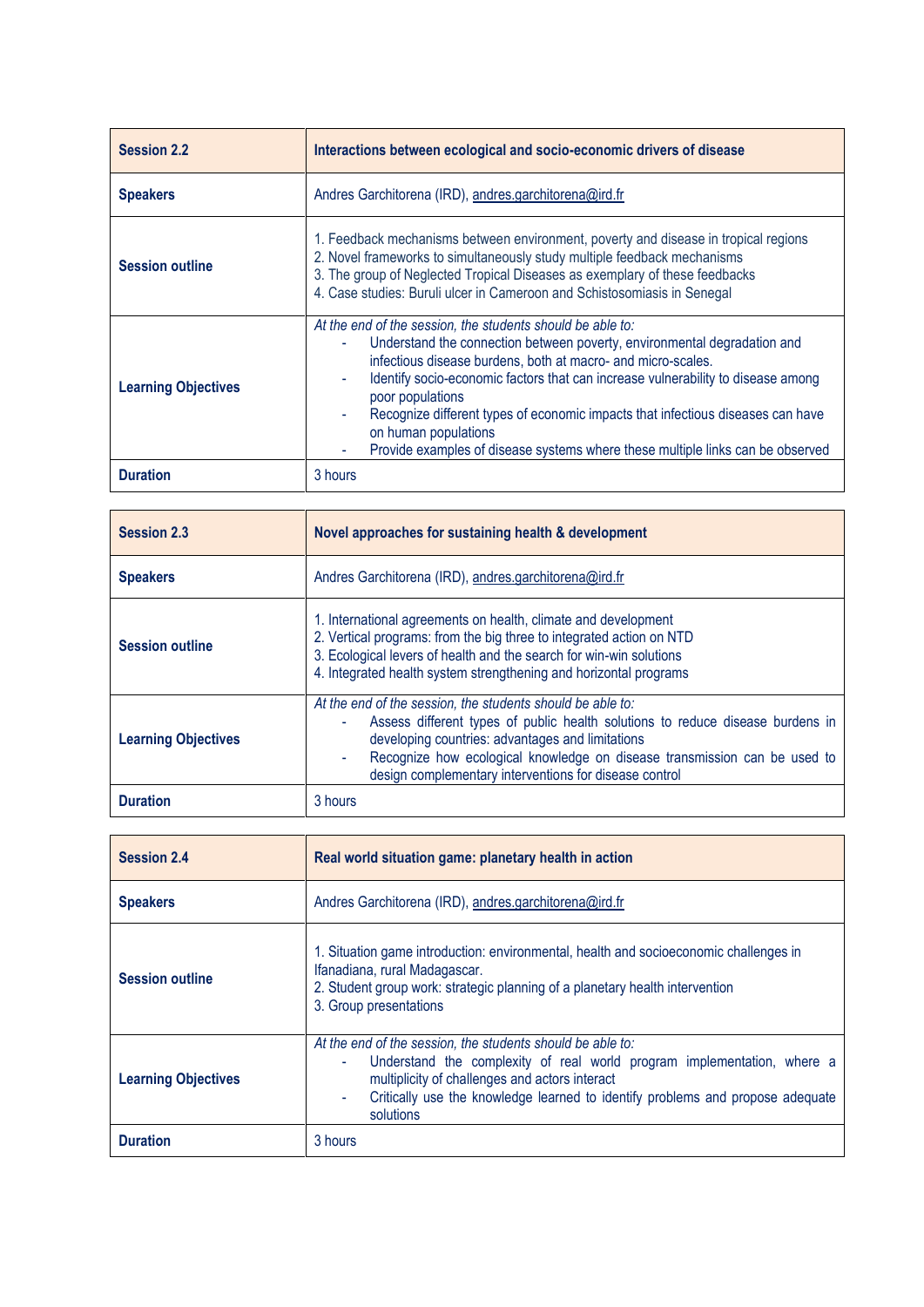| <b>Session 3</b>           | <b>Occupational Health</b>                                                                                                                                                                                                                                                                                                                                                                                                                                                                                                                                                                                                                                                                                                                                                                                                                                                                                                                                                                                                                                                                                                                                              |
|----------------------------|-------------------------------------------------------------------------------------------------------------------------------------------------------------------------------------------------------------------------------------------------------------------------------------------------------------------------------------------------------------------------------------------------------------------------------------------------------------------------------------------------------------------------------------------------------------------------------------------------------------------------------------------------------------------------------------------------------------------------------------------------------------------------------------------------------------------------------------------------------------------------------------------------------------------------------------------------------------------------------------------------------------------------------------------------------------------------------------------------------------------------------------------------------------------------|
|                            |                                                                                                                                                                                                                                                                                                                                                                                                                                                                                                                                                                                                                                                                                                                                                                                                                                                                                                                                                                                                                                                                                                                                                                         |
| <b>Dates</b>               | April 11 <sup>th</sup> , April 12 <sup>th</sup> , April 13 <sup>th</sup> 2022                                                                                                                                                                                                                                                                                                                                                                                                                                                                                                                                                                                                                                                                                                                                                                                                                                                                                                                                                                                                                                                                                           |
| <b>Session Description</b> | The purpose of this session is to present the history, concepts, principles and methods<br>related to occupational health and occupational epidemiology. With workers representing<br>half of the world's population, improving working conditions and limiting the exposure to<br>occupational hazards and risks should be a priority for any public health authority. Despite<br>effective interventions to assess and manage health risks at the workplace, major gaps exist<br>between countries and sectors, with regards to the health status of workers and their<br>exposure to occupational risks. The prevention of occupational hazards, the protection and<br>the promotion of health at work, the management and the organization of occupational<br>health services requires the involvement of workers, employers, medical professionals and<br>public health specialists as it will be exposed through a case-based approach to the<br>students. Epidemiology is also a key discipline once it comes to occupational health as there<br>is a need to assess and measure the health status of workers against various occupational<br>hazards and risks. |
| <b>Session Structure</b>   | 1- Occupational Health: an introduction, John Ballard, At Work Partnership<br>2- Introduction to occupational epidemiology, Emilie Counil, INED                                                                                                                                                                                                                                                                                                                                                                                                                                                                                                                                                                                                                                                                                                                                                                                                                                                                                                                                                                                                                         |
| <b>Duration</b>            | 15 hours                                                                                                                                                                                                                                                                                                                                                                                                                                                                                                                                                                                                                                                                                                                                                                                                                                                                                                                                                                                                                                                                                                                                                                |
| <b>Training methods</b>    | Lecture and case study                                                                                                                                                                                                                                                                                                                                                                                                                                                                                                                                                                                                                                                                                                                                                                                                                                                                                                                                                                                                                                                                                                                                                  |

| <b>Session 3.1</b>        | <b>Occupational health: an introduction</b>                                                                                                                                                                                                                                                                                                                                                                                                                                                                                                                                                                            |
|---------------------------|------------------------------------------------------------------------------------------------------------------------------------------------------------------------------------------------------------------------------------------------------------------------------------------------------------------------------------------------------------------------------------------------------------------------------------------------------------------------------------------------------------------------------------------------------------------------------------------------------------------------|
| <b>Speakers</b>           | John Ballard (At Work Partnership), john@atworkpartnership.co.uk                                                                                                                                                                                                                                                                                                                                                                                                                                                                                                                                                       |
| <b>Session Outline</b>    | This session will provide an overview of occupational health and its relevance to public<br>health. It will explore the impact of work on health and of health on work, the professional<br>disciplines involved, and further analysis of key topics:<br>- Defining occupational health, Some history, OH service delivery<br>- Functions of an OH service Occupational diseases (work-caused and work-related)<br>And of some key issues:<br>Confidentiality, Disability at work, Fitness for work, Bloodborne viruses, Sickness absence,<br>Overcoming obstacles to return to work, Cost-benefit of OH interventions |
| <b>Learning Objective</b> | At the end of the session, the students should be able to:<br>Discuss occupational health in relation to public health<br>Define occupational health, and some occupational diseases<br>Describe some current issues in occupational health<br>Interpret some Cost-benefit finding from occupational health interventions                                                                                                                                                                                                                                                                                              |
| <b>Duration</b>           | 9 hours                                                                                                                                                                                                                                                                                                                                                                                                                                                                                                                                                                                                                |

| <b>Session 5.2</b>         | Introduction to occupational epidemiology                                                                                                                                                                                                                                                 |
|----------------------------|-------------------------------------------------------------------------------------------------------------------------------------------------------------------------------------------------------------------------------------------------------------------------------------------|
| <b>Speakers</b>            | Emilie Counil (INED), emilie.counil@ined.fr                                                                                                                                                                                                                                               |
| <b>Session Outline</b>     | Students will be introduced to the main concepts in occupational epidemiology along with<br>appropriate designs and methods used to investigate occupational health issues.                                                                                                               |
| <b>Learning Objectives</b> | At the end of the session, the students should be able to:<br>Identify key concepts in occupational epidemiology;<br>Discuss the appropriate design and methods for investigating an occupational<br>٠<br>health question;<br>Critically read results of a study in terms of PH decision. |
| <b>Duration</b>            | 6 hours                                                                                                                                                                                                                                                                                   |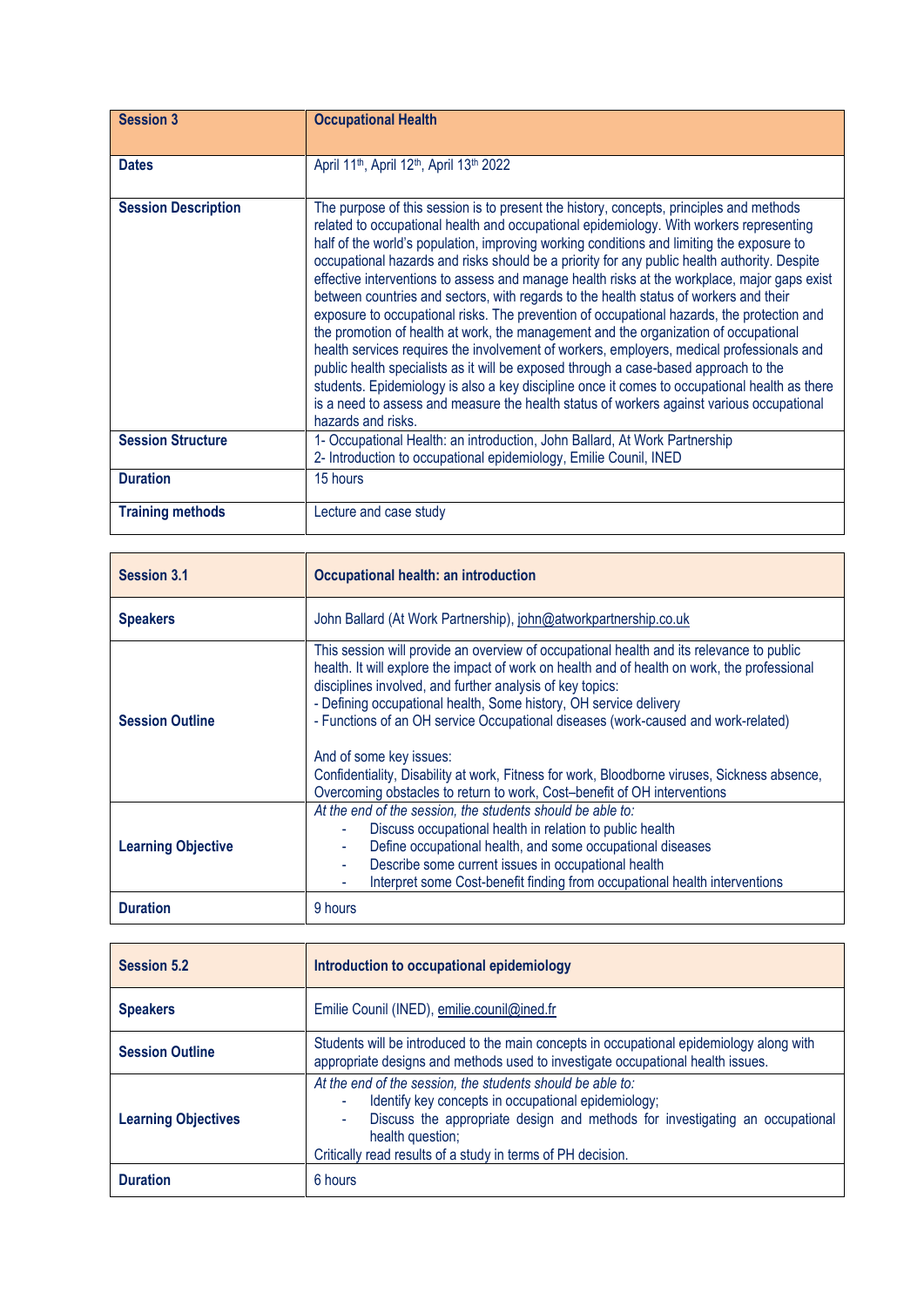| <b>Session 4</b>           | <b>Healthy Urban Planning</b>                                                                                                                                                                                                                                                                                                                                                                                                                                                                                                                                                                                                                                                                                                                                                                                                                                                                                                                                                                   |
|----------------------------|-------------------------------------------------------------------------------------------------------------------------------------------------------------------------------------------------------------------------------------------------------------------------------------------------------------------------------------------------------------------------------------------------------------------------------------------------------------------------------------------------------------------------------------------------------------------------------------------------------------------------------------------------------------------------------------------------------------------------------------------------------------------------------------------------------------------------------------------------------------------------------------------------------------------------------------------------------------------------------------------------|
| <b>Dates</b>               | April 6th, April 12th, April 25th, April 27th 2022                                                                                                                                                                                                                                                                                                                                                                                                                                                                                                                                                                                                                                                                                                                                                                                                                                                                                                                                              |
| <b>Session Description</b> | Nowadays, in poor and rich countries alike, obesity, asthma, health inequalities, mental<br>health problems, social isolation and exposure to different types of pollution are strong public<br>health challenges. They are conditioned by the quality of our living environments,<br>themselves a product of the urban planning and development policies implemented by<br>municipalities and local stakeholders. As the majority of the world's population lives<br>presently in cities, there is a need to rethink urban planning principles and to reinforce the<br>links between planning and health.<br>In this session, students will be presented with concepts and principles of Healthy Urban<br>Planning (HUP) and how they can positively impact urban dwellers health. Through field<br>visits in Saint-Denis neighborhoods and group work, students will gain a better<br>understanding of ways to reinforce healthy urban planning and how to put HUP concepts<br>into practice. |
| <b>Session Structure</b>   | 1. Healthy Urban Planning: Concepts and principles, A. Roué-Le Gall, Ehesp<br>2. Healthy Urban Planning: Case study, A. Roué-Le Gall, P. Rousseau Gueutin Ehesp                                                                                                                                                                                                                                                                                                                                                                                                                                                                                                                                                                                                                                                                                                                                                                                                                                 |
| <b>Duration</b>            | 12 hours                                                                                                                                                                                                                                                                                                                                                                                                                                                                                                                                                                                                                                                                                                                                                                                                                                                                                                                                                                                        |
| <b>Training methods</b>    | Lecture, case study, group work                                                                                                                                                                                                                                                                                                                                                                                                                                                                                                                                                                                                                                                                                                                                                                                                                                                                                                                                                                 |
| <b>Assignments</b>         | Group work: each group will be assigned a case and a neighborhood and will analyze the<br>impact of each individual's living environment on its health and well-being. On the final<br>session students will share and discuss their results. A short written note will be submitted<br>as well on the same day. 25% of final grade.                                                                                                                                                                                                                                                                                                                                                                                                                                                                                                                                                                                                                                                            |

| <b>Session 4.1</b>         | <b>Healthy Urban Planning: Concepts and principles</b>                                                                                                                                                                                                                                                                                                                                                                                                                                                                                                                                                                                                                                                                                                                                                                     |
|----------------------------|----------------------------------------------------------------------------------------------------------------------------------------------------------------------------------------------------------------------------------------------------------------------------------------------------------------------------------------------------------------------------------------------------------------------------------------------------------------------------------------------------------------------------------------------------------------------------------------------------------------------------------------------------------------------------------------------------------------------------------------------------------------------------------------------------------------------------|
| <b>Speakers</b>            | Anne Roué Le Gall (Ehesp), anne.roue-legall@ehesp.fr                                                                                                                                                                                                                                                                                                                                                                                                                                                                                                                                                                                                                                                                                                                                                                       |
| <b>Session Outline</b>     | Cities are complex systems and a variety of characteristics affect urban dwellers health.<br>Environmental issues can combine with social issues and lead to strong health inequalities<br>in cities. At the same level of exposure, deprived population faces a higher health risk<br>(differential of vulnerability) or they can be exposed to higher level or wider range of<br>environmental risks (differential of exposure). Urban planning and design, because they<br>transform dwellers' living space, are an important determinant of health and well-being in<br>cities. Healthy Urban Planning (HUP) concepts and principles can therefore be a strong<br>lever to improve population health and well-being and has been supported various by<br>international organizations (WHO, EU) and local stakeholders. |
| <b>Learning Objectives</b> | At the end of the session, the students should be able to:<br>Clarify the definition of determinants of health in cities<br>Appropriate the concept of Healthy Urban Planning (HUP)<br>Identify levers to promote HUP                                                                                                                                                                                                                                                                                                                                                                                                                                                                                                                                                                                                      |
| <b>Duration</b>            | 3 hours                                                                                                                                                                                                                                                                                                                                                                                                                                                                                                                                                                                                                                                                                                                                                                                                                    |

| <b>Session 4.2</b>     | <b>Healthy Urban Planning: Case study</b>                                                                                                                                                                                                                                 |
|------------------------|---------------------------------------------------------------------------------------------------------------------------------------------------------------------------------------------------------------------------------------------------------------------------|
| <b>Speakers</b>        | Anne Roué Le Gall (Ehesp), anne.roue-legall@ehesp.fr<br>Pauline Rousseau Gueutin (Ehesp), pauline.rousseau-gueutin@ehesp.fr                                                                                                                                               |
| <b>Session Outline</b> | In this session, students will work on case study and analyze the impact of living<br>environment on the health and well-being of different sections of the population (elders,<br>children, family). Using HUP concepts and principles as reference framework, they will |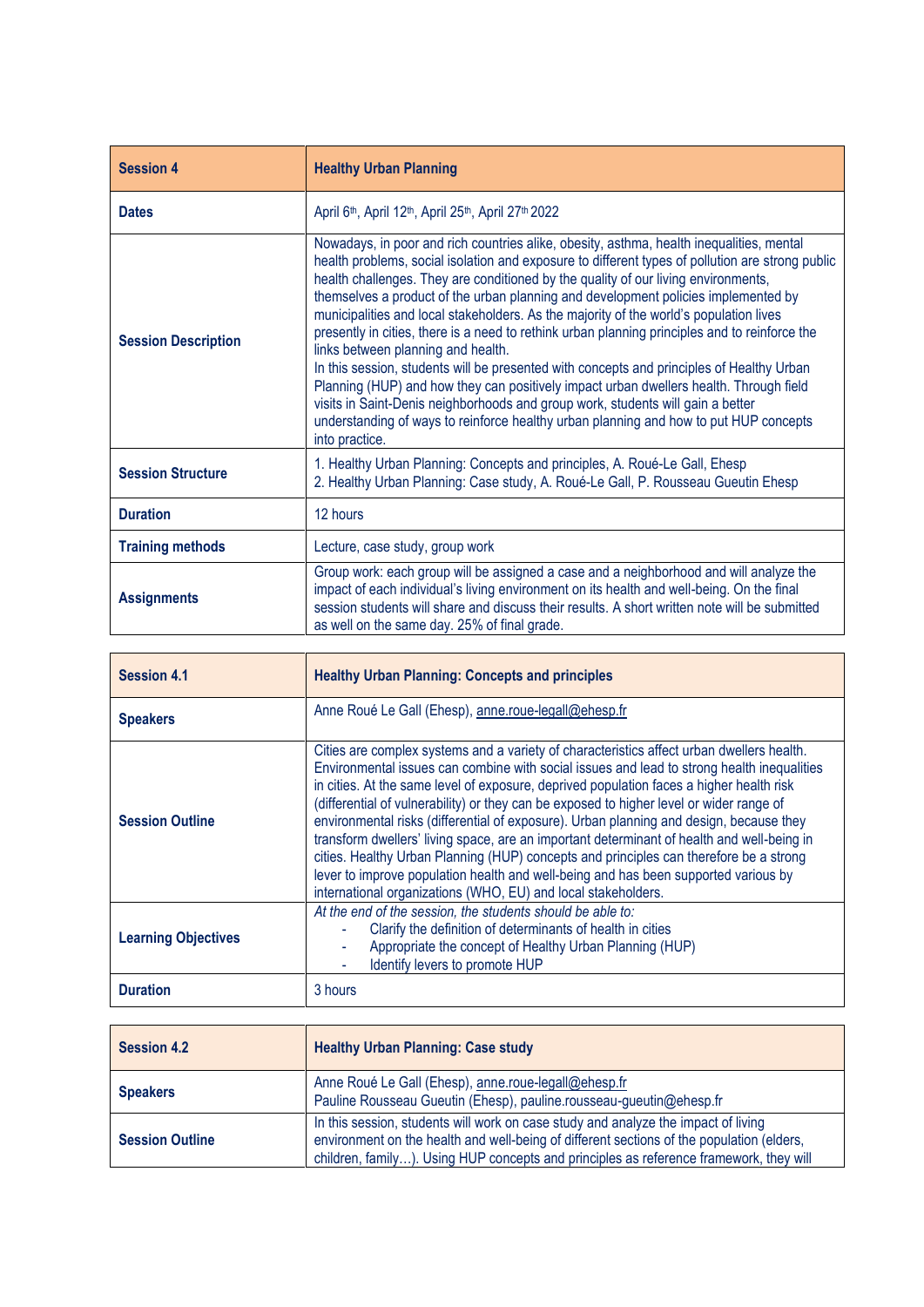| <b>Duration</b> | 9 hours                                                                                                                                                                                                                   |
|-----------------|---------------------------------------------------------------------------------------------------------------------------------------------------------------------------------------------------------------------------|
|                 | At the end of the session, the students should be able to:<br>Become familiar with analytical reference tools for urban development projects<br>Gain a better understanding of a holistic approach to health determinants |
|                 | make proposals aimed at reducing health risks and maximizing health benefits. Groups will<br>share and discuss their findings during a presentation session and in a short written note.                                  |

| <b>Session 5</b>           | <b>Water Pollution and Health</b>                                                                                                                                                                                                                                                                                                                                                                                                                                                                                                                                                                                                                                                                                                     |
|----------------------------|---------------------------------------------------------------------------------------------------------------------------------------------------------------------------------------------------------------------------------------------------------------------------------------------------------------------------------------------------------------------------------------------------------------------------------------------------------------------------------------------------------------------------------------------------------------------------------------------------------------------------------------------------------------------------------------------------------------------------------------|
| <b>Dates</b>               | April 19 <sup>th</sup> , April 20 <sup>th</sup> , April 21 <sup>st</sup> ,                                                                                                                                                                                                                                                                                                                                                                                                                                                                                                                                                                                                                                                            |
| <b>Session Description</b> | Water, whether used for drinking, domestic purposes, food production or recreational<br>purposes has an important impact on health. 2 billion people use drinking-water source<br>contaminated with feces. Water quality, safety and its management are fundamental to<br>health and well-being. Providing access to safe water is one of the most effective<br>instruments in promoting health and human development.<br>This course will review the various aspects of water, wastewater and sources of water<br>pollution, how they relate to human health, and how we can monitor and protect water<br>resources for public health. The course will be based on a mix of lectures and case studies<br>as well as some group work. |
| <b>Session Structure</b>   | 1- Water Pollution and Health, P. Rousseau-Gueutin, P. Le Cann, Ehesp<br>2- Assessing and monitoring water quality, I. Delpla, Uni Laval<br>3- Microbial quality of drinking water, P. Le Cann, Ehesp                                                                                                                                                                                                                                                                                                                                                                                                                                                                                                                                 |
| <b>Duration</b>            | 15 hours                                                                                                                                                                                                                                                                                                                                                                                                                                                                                                                                                                                                                                                                                                                              |
| <b>Training methods</b>    | Lecture, case study, group work                                                                                                                                                                                                                                                                                                                                                                                                                                                                                                                                                                                                                                                                                                       |

| <b>Session 5.1</b>         | <b>Water Pollution and Health</b>                                                                                                                                                                                                                                                                                                                                                                                                                                                                                                                                                            |
|----------------------------|----------------------------------------------------------------------------------------------------------------------------------------------------------------------------------------------------------------------------------------------------------------------------------------------------------------------------------------------------------------------------------------------------------------------------------------------------------------------------------------------------------------------------------------------------------------------------------------------|
| <b>Speakers</b>            | Pauline Rousseau-Gueutin (Ehesp), pauline rousseau-gueutin@ehesp.fr<br>Pierre Le Cann (Ehesp), pierre.lecann@ehesp.fr                                                                                                                                                                                                                                                                                                                                                                                                                                                                        |
| <b>Session Outlines</b>    | This session will present:<br>- Key concepts about water pollution and health<br>- Key concepts about groundwater<br>- Assessment of the vulnerability of groundwater<br>- Importance of groundwater in the hydrological cycle<br>- Impact of groundwater on health<br>- Importance of protecting groundwater to protect health<br>Through study of different cases of groundwater degradation (landfill impacts, Arsenic, saline<br>intrusion), the students will be introduced to the various uses of water and the protection and<br>mitigation measures taken to preserve this resource. |
| <b>Learning Objectives</b> | At the end of the session, the students should be able to:<br>Use different concepts studied about groundwater<br>Discuss the vulnerability of groundwater<br>Identify the role of groundwater in the hydrological cycle<br>Assess the impact of ground water on health                                                                                                                                                                                                                                                                                                                      |
| <b>Duration</b>            | 6 hours                                                                                                                                                                                                                                                                                                                                                                                                                                                                                                                                                                                      |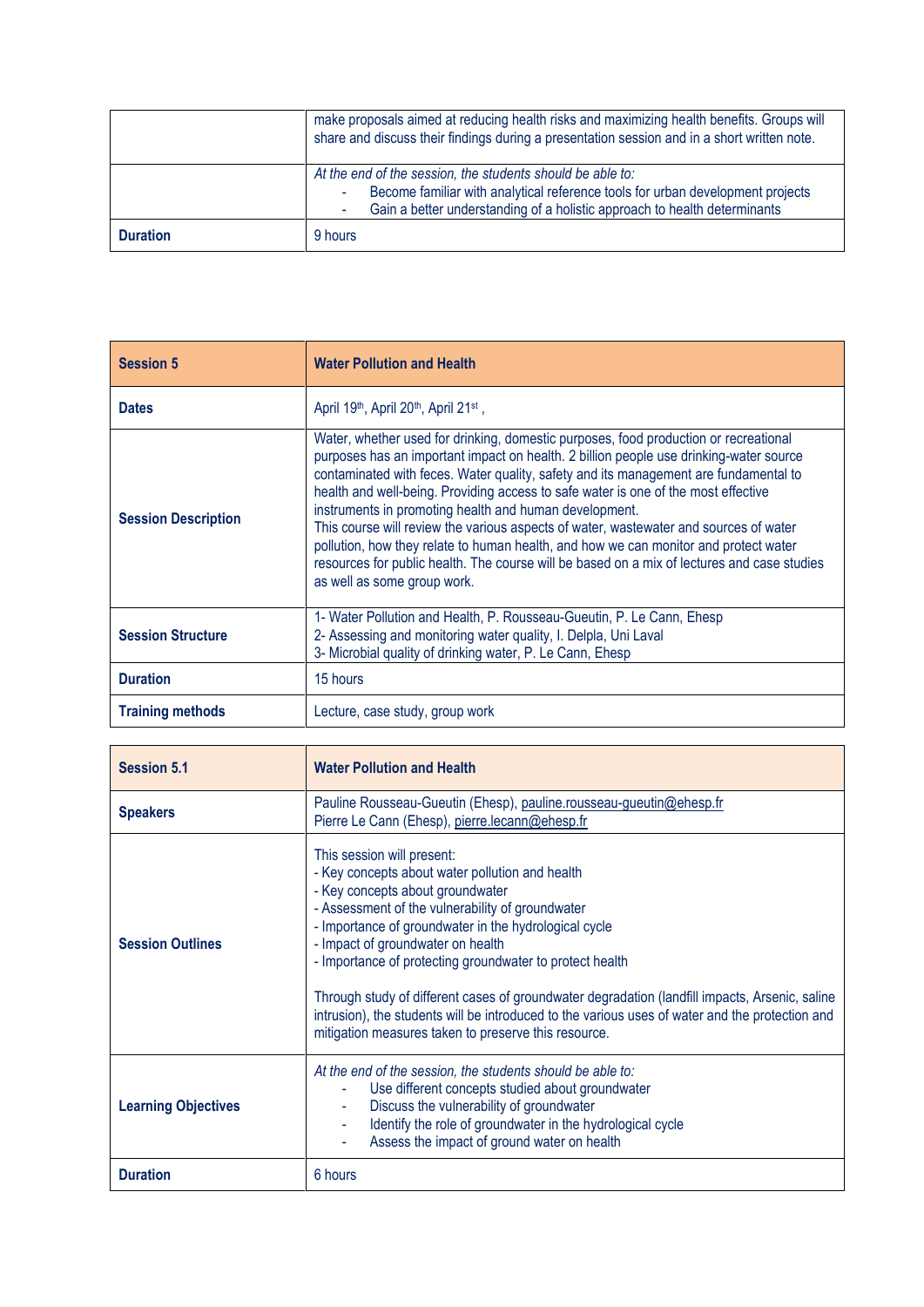| <b>Session 5.2</b>         | Assessing and monitoring water quality                                                                                                                                                                                                                                                                                                                                                                                                                                                                                      |
|----------------------------|-----------------------------------------------------------------------------------------------------------------------------------------------------------------------------------------------------------------------------------------------------------------------------------------------------------------------------------------------------------------------------------------------------------------------------------------------------------------------------------------------------------------------------|
| <b>Speakers</b>            | lanis Delpla (Uni Laval), lanis.Delpla@crad.ulaval.ca                                                                                                                                                                                                                                                                                                                                                                                                                                                                       |
| <b>Session Outline</b>     | Metrology is the science of measurement. It includes units of measurement and their<br>standards, measuring instruments and their field of application, and all theoretical and<br>practical aspects relating to measurement. Looking at the environmental metrology applied<br>to the pollution of surface water we will:<br>- Present the water contamination (sources) and the main pollutants, their fate in the<br>environment, and the human exposure<br>- Present the monitoring objectives and the monitoring tools |
| <b>Learning Objectives</b> | At the end of the session, the students should be able to:<br>Identify the main sources of water contamination<br>Discuss the monitoring objectives<br>Use the monitoring tools                                                                                                                                                                                                                                                                                                                                             |
| <b>Duration</b>            | 3 hours                                                                                                                                                                                                                                                                                                                                                                                                                                                                                                                     |

| <b>Session 5.3</b>         | Microbial quality of drinking water                                                                                                                                                                                                                                                                                                                                                                                                                                                   |
|----------------------------|---------------------------------------------------------------------------------------------------------------------------------------------------------------------------------------------------------------------------------------------------------------------------------------------------------------------------------------------------------------------------------------------------------------------------------------------------------------------------------------|
| <b>Speakers</b>            | Pierre Le Cann (Ehesp), pierre.lecann@ehesp.fr                                                                                                                                                                                                                                                                                                                                                                                                                                        |
| <b>Session Outline</b>     | The most common and widespread health risk associated with drinking-water is microbial<br>contamination, the consequences of which mean that its control must always be of<br>paramount importance (WHO). The microbial and enteric microbial agents will be presented<br>along with the methods to detect them in contaminated waters. Some country regulations will<br>be analyzed. Last, disinfection processes for destroying and preventing microbe growth will<br>be discussed. |
| <b>Learning Objectives</b> | At the end of the session, the students should be able to:<br>Enumerate the classical agents that have been shown to contaminate waters<br>Identify the methods to detect agents in contaminated waters<br>Analyze the effectiveness of some national regulations<br>Implement some prevention interventions in given adverse environment                                                                                                                                             |
| <b>Duration</b>            | 3 hours                                                                                                                                                                                                                                                                                                                                                                                                                                                                               |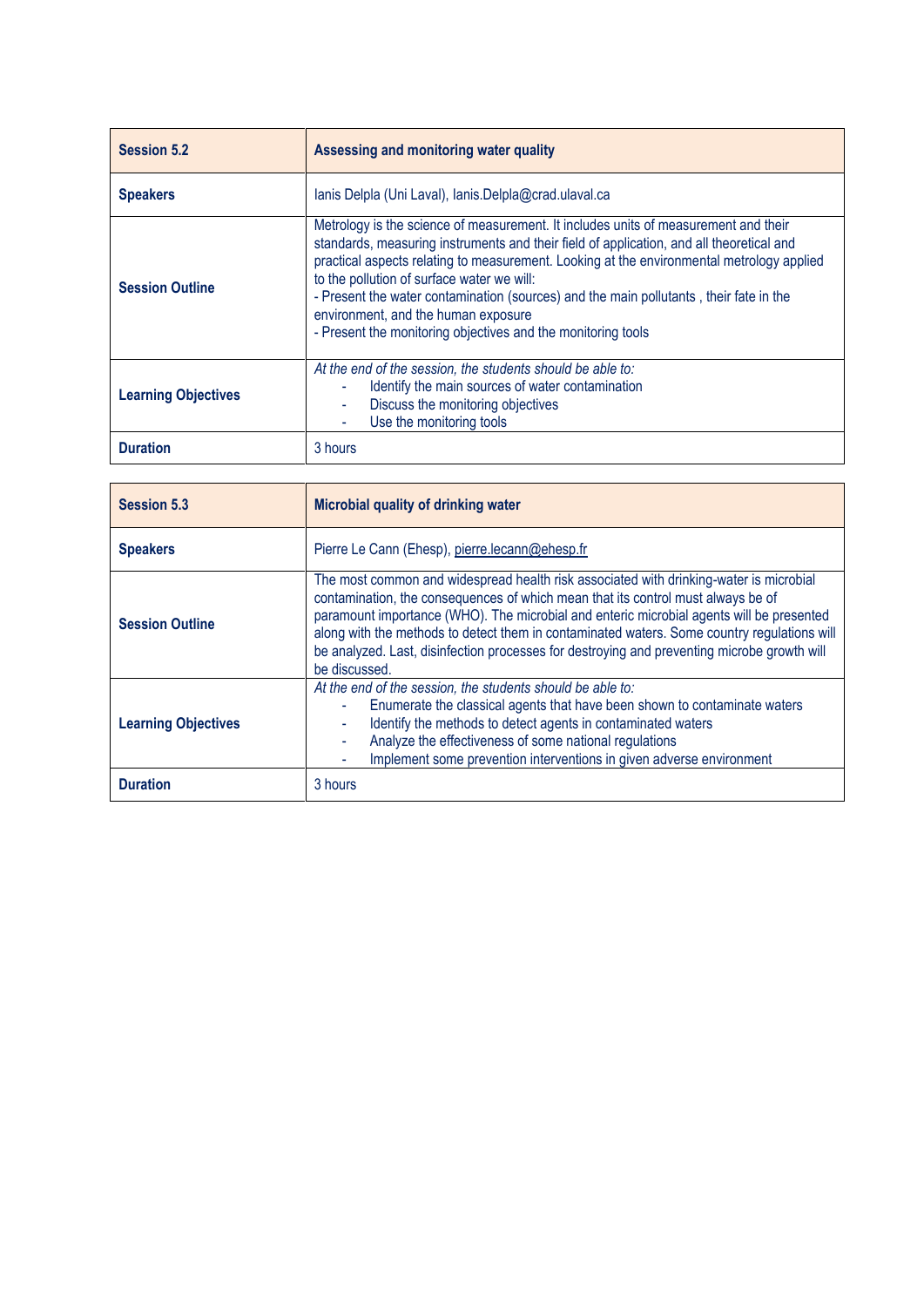| <b>Session 6</b>           | Measuring and assessing environmental exposure                                                                                                                                                                                                                                                                                                                                                                                                                                                                                                                                                                                                                                                                                                                                                                                                                                                                                                                                                                                                                                                                                                                                                              |
|----------------------------|-------------------------------------------------------------------------------------------------------------------------------------------------------------------------------------------------------------------------------------------------------------------------------------------------------------------------------------------------------------------------------------------------------------------------------------------------------------------------------------------------------------------------------------------------------------------------------------------------------------------------------------------------------------------------------------------------------------------------------------------------------------------------------------------------------------------------------------------------------------------------------------------------------------------------------------------------------------------------------------------------------------------------------------------------------------------------------------------------------------------------------------------------------------------------------------------------------------|
| <b>Dates</b>               | March 29th, March 30th, April 25th, April 26th 2022                                                                                                                                                                                                                                                                                                                                                                                                                                                                                                                                                                                                                                                                                                                                                                                                                                                                                                                                                                                                                                                                                                                                                         |
| <b>Session Description</b> | The purpose of this session is to introduce students to important methodological aspects of<br>environmental health looking at three disciplines (Toxicology, Geography and Epidemiology).<br>Single or multiple environmental exposures throughout the lifespan can influence the<br>prevalence and severity of diseases. Exposure to environmental factors remains a complex<br>phenomenon those analyses and assessments raise several methodological issues. In the<br>fast-evolving field of toxicology, High-throughput screening (HTS) assays that measure the<br>in vitro toxicity of environmental compounds have generated large datasets (i.e. BPA,<br>Dioxin), but more research is required to demonstrate their applicability for predicting in vivo<br>hazard. While using GPS and Geographic Information System offers new opportunities in<br>the measurement of environmental exposures, it also presents a series of potential biases in<br>the assessment of causal environmental effects. Quantifying the impact of pollutant on<br>health, demonstrating an association, improving the power of an epidemiological study are<br>still major challenges in environmental epidemiology. |
| <b>Session Structure</b>   | 1- From the Basics concepts of Physiology to the basics concepts of Toxicology, A. Gely-<br>Pernot, Ehesp<br>2- The Spatial Turn in Environmental Health, B. Lefebvre, IF Pondichéry<br>3- Environmental Epidemiology, B. Jacquemin, INSERM                                                                                                                                                                                                                                                                                                                                                                                                                                                                                                                                                                                                                                                                                                                                                                                                                                                                                                                                                                 |
| <b>Duration</b>            | 15 hours                                                                                                                                                                                                                                                                                                                                                                                                                                                                                                                                                                                                                                                                                                                                                                                                                                                                                                                                                                                                                                                                                                                                                                                                    |
| <b>Training methods</b>    | Lecture, case study, lab work                                                                                                                                                                                                                                                                                                                                                                                                                                                                                                                                                                                                                                                                                                                                                                                                                                                                                                                                                                                                                                                                                                                                                                               |

| <b>Session 6.1</b>         | From the Basics concepts of Physiology to the basics concepts of Toxicology                                                                                                                                                                                                                                                                                                                                                                                                                                                                                                                                                |
|----------------------------|----------------------------------------------------------------------------------------------------------------------------------------------------------------------------------------------------------------------------------------------------------------------------------------------------------------------------------------------------------------------------------------------------------------------------------------------------------------------------------------------------------------------------------------------------------------------------------------------------------------------------|
| <b>Speakers</b>            | Aurore Gely-Pernot (Ehesp), aurore.gely-pernot@ehesp.fr                                                                                                                                                                                                                                                                                                                                                                                                                                                                                                                                                                    |
| <b>Session Outline</b>     | The aims of this course are to give some basic concepts of biology systems, physiology and<br>organ functions, both at a cellular level (cell biology) and at a molecular level (proteins<br>functions, receptors, signaling pathways).<br>The first part will be necessary for students to understand the second part of the course<br>about some basic knowledge in toxicology as it applies to environmental health ("Is Human<br>fertility affected by environmental contaminants?").<br>The second part will be an example of the impact of environment on one physiological<br>process, the biology of reproduction. |
| <b>Learning Objectives</b> | At the end of the session, the students should be able to:<br>Mobilize basic concepts studied from biology, physiology and organ functions<br>Identify some key process from biology to toxicology associated to environmental<br>٠<br>contaminants<br>Describe the impact of environment on reproduction system and fertility<br>Assess some of these impacts                                                                                                                                                                                                                                                             |
| <b>Duration</b>            | 6 hours                                                                                                                                                                                                                                                                                                                                                                                                                                                                                                                                                                                                                    |

| <b>Session 6.2</b>     | Introduction to environmental epidemiology                                                                                                                                                                                                                                                                                                                                                                                                                                |
|------------------------|---------------------------------------------------------------------------------------------------------------------------------------------------------------------------------------------------------------------------------------------------------------------------------------------------------------------------------------------------------------------------------------------------------------------------------------------------------------------------|
| <b>Speakers</b>        | Bénédicte Jacquemin (INSERM), benedicte.jacquemin@inserm.fr                                                                                                                                                                                                                                                                                                                                                                                                               |
| <b>Session Outline</b> | In this course students will apply concepts taught in Environment (i.e. exposure),<br>Epidemiology and Biostatistics. A first lecture will remind students of the importance of<br>exposure in environmental epidemiology and review epidemiological concepts applied to the<br>environmental field. Through a mix of readings and lab work on epidemiological data about<br>lead in children and child psychomotor development, we will present different types of study |